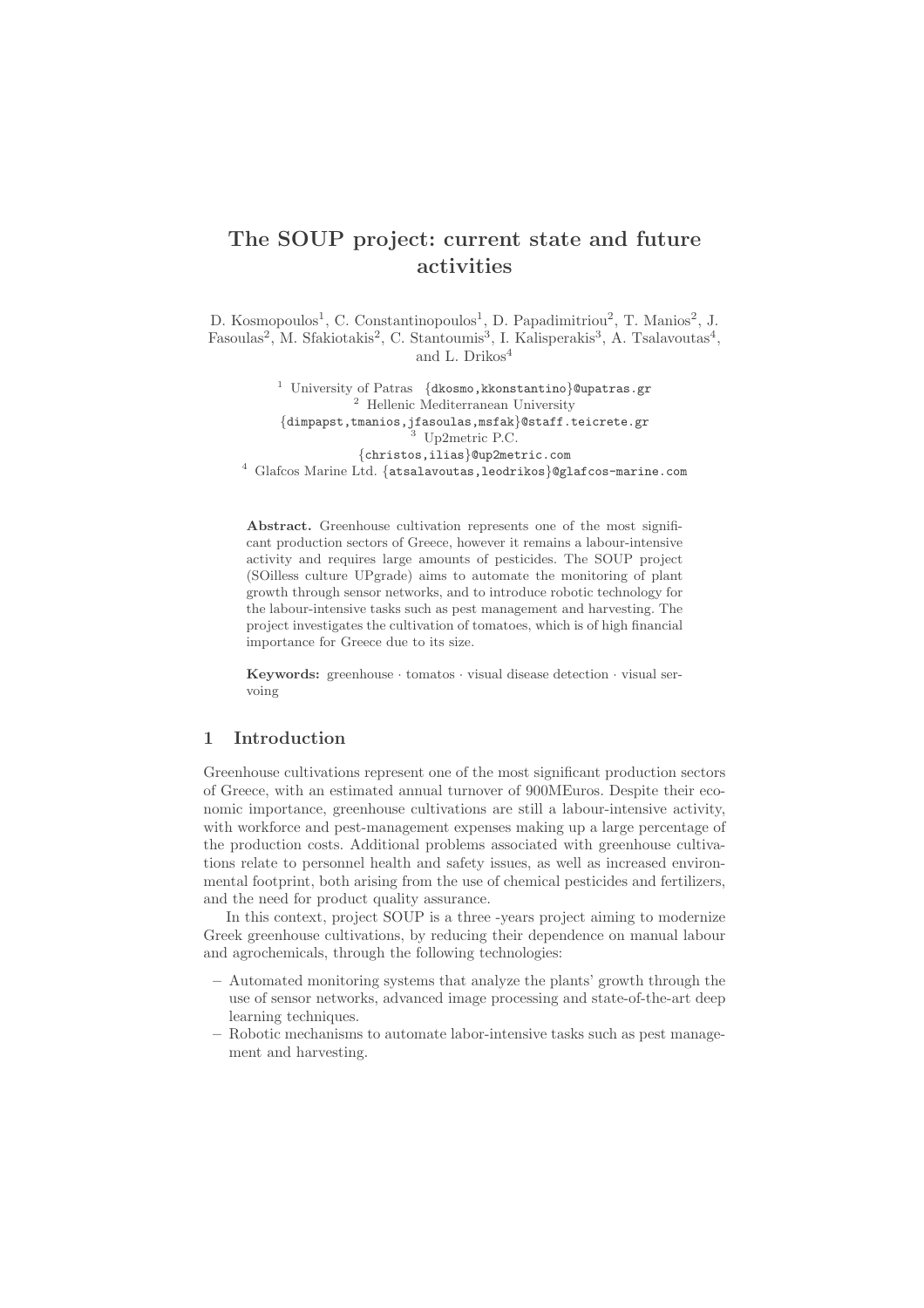#### 2 D. Kosmopoulos et al.

The above technologies can potentially allow the individualized management of the plants, as opposed to the current practice of indiscriminate plantationwide interventions, which leads to resource wastage and often excessive use of agrochemicals. In addition, robotics can reduce the need for human presence and manual interventions, and allow for round-the-clock operation of the greenhouse.

Hydroponic tomato production, representing one of the country's main exported greenhouse products, has been selected as the pilot cultivation to develop these technologies within SOUP. Initially, a series of independent hydroponic chambers will be set up, containing tomato plants of different growth stages, and with the ability to inflict insect pest infestations. This facility will be the main testing ground in the development of a plant monitoring system, based on a sensor network and advanced algorithms employing neural networks and deep learning techniques, which will allow identification of pest inflictions and assessment of fruit ripeness. In parallel, a series of robotic mechanisms will be developed, which will be capable of carrying out tasks such as targeted pesticide application and automated harvesting of ripe fruits. These two core technologies will subsequently be combined with conventional automation systems, to form an innovative and eco-efficient greenhouse unit, operating under an intelligent management system. Data from this pilot unit, collected over a period of one year, will be analyzed to asses the economic and environmental impact of the proposed cultivation method, in comparison to the current paradigm, and to draw up a comprehensive results' commercialization plan.

The SOUP consortium is formed by Glafcos Marine Ltd, the Signal Processing and Communications Laboratory of the University of Patras, the Laboratories of Agricultural Production and the Control Systems and Robotics of the Hellenic Mediterranean University, and Up2Metric P.C.

## 2 Project Description

The project workpackages aim to develop the system presented in fig. 1. These are briefly described in the following:

Hydroponic cultivations We will develop in separate and insect-proof chambers independent hydroponic systems and tomato crops at different ages and with possibility of separating diseases and insect attacks. This infrastructure will be used both to develop the necessary database for the System that will manage the cultivation as a whole, as well as for the experimental evaluation and development of different robotic systems.

Systems for Monitoring, Recording and Analysis of Plant Growth We will use visual sensors (RGB and multispectral), giving input to specifically developed software to monitor the separated hydroponic tomato crops for the development of both the plant growth monitoring system. Image processing and learning techniques will be used. The Intelligent Management System will enable automatic decision-making and corrective interventions. A database with color and multispectral images covering all crops will be developed.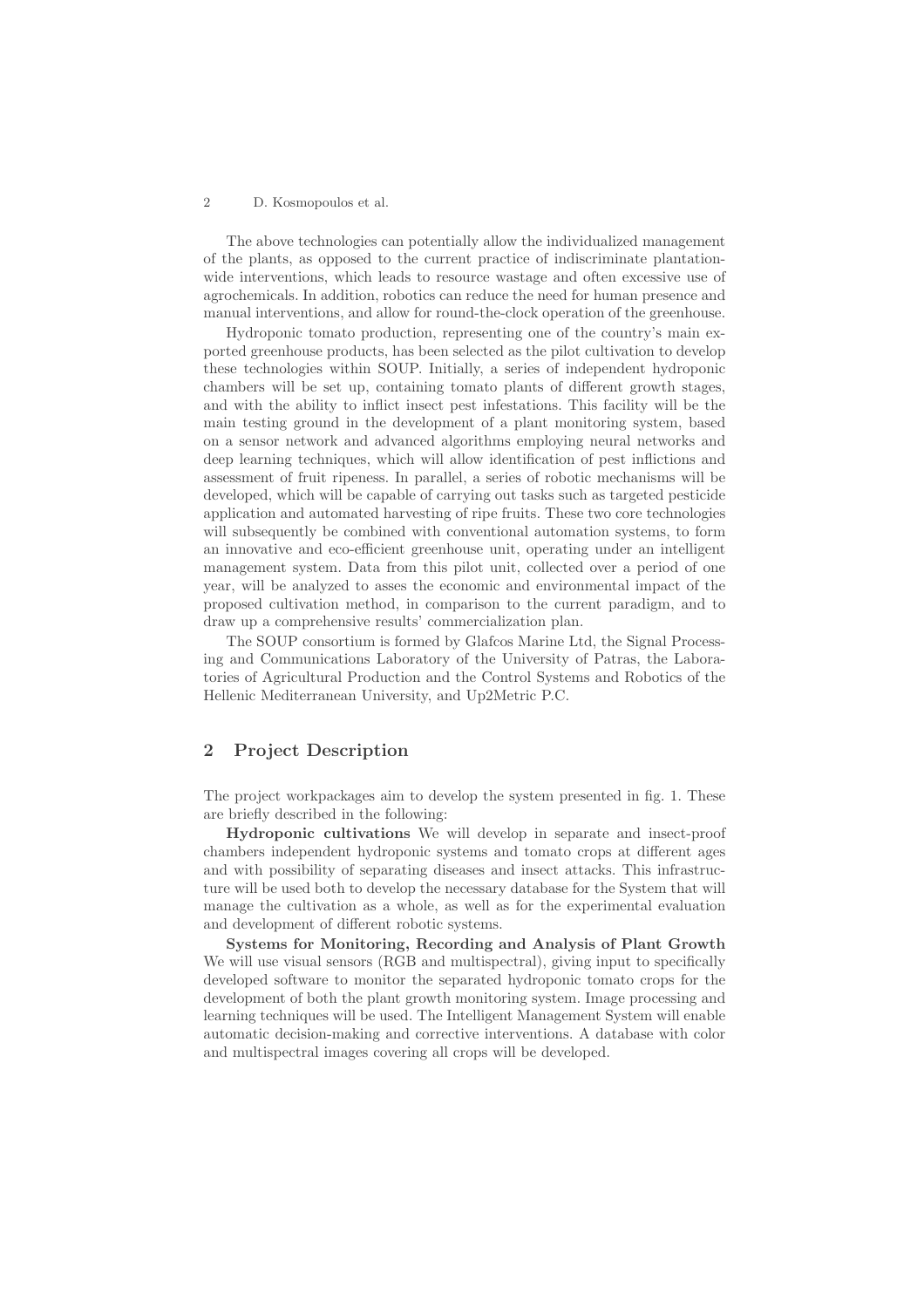

Fig. 1. Overview of the SOUP system and its subsystems

Robotic Systems for the automation of manual tasks A series of endeffectors will be developed which will be attached to a robotic arm and through appropriate control algorithms, will enable the automated execution of various tasks. Such tasks include the targeted spraying of affected areas of plants with protection agents, as well as the fruits harvesting. Due to the complex nature of all the aforementioned operations, it is envisaged to incorporate a visual servoing system for feedback of visual information to the controller, which will guide the end effector to the desired element (stem, stalk, foliage, fruit) of the plant.

## 3 Current Status

As regards the greenhouse, we have transplanted tomato seedlings ("Elpida" hybrid) within a four weeks interval in order to attain a continuous hydroponic cultivation in different vegetative stages. Phytopathological diseases and phytoparasitic species will be kept active in twelve controlled environment greenhouse compartiments. Three compartments will be used for phytopathological diseases Alternaria solani (Pleosporaceae), Phytophthora infestans (Peronosporaceae) and Leveillula taurica (Erysiphaceae). Three compartments are used for tomato-phytoparasitic pests (see fig. 2): Aphis gossypii (Aphididae), Tetranychus urticae (Tetranychidae) and Tuta absoluta (Gelechiidae). Six compartments will be used to monitor normal morphological growth of tomatoes plants at all vegetative growth stages. Cultivation is designed to take place all year long.

As regards the robotic system, we have completed the design of the robotic platform, the end-effector for fruit collection and its motion on tracks in the greenhouse (see fig. 3).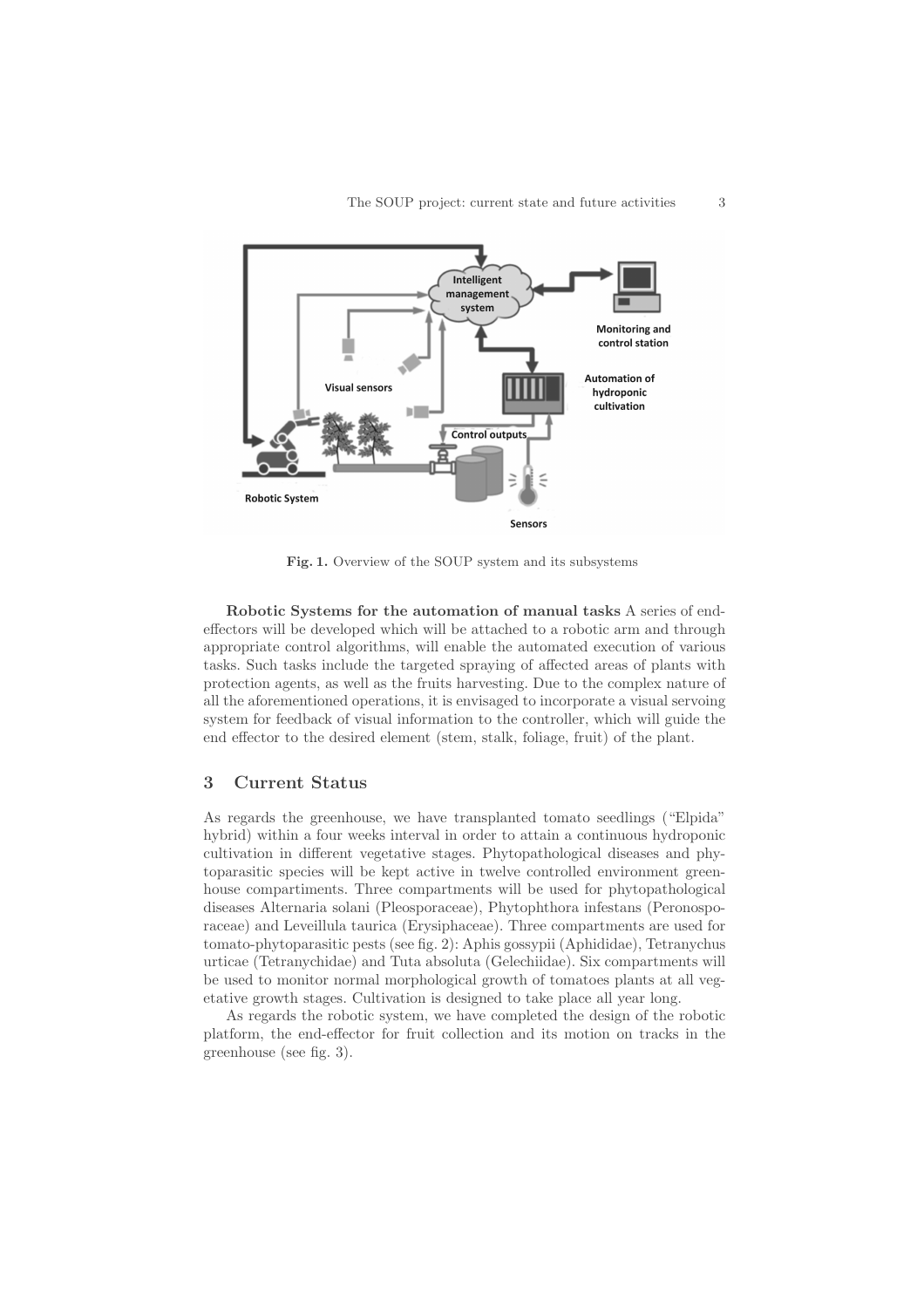4 D. Kosmopoulos et al.



Fig. 2. The entomological pests we used so far: Tuta absoluta (Glechiidae), Aphis gossypii (Aphididae) and Tetranychus urticae (Tetranychidae)



Fig. 3. The design of the robotic platform, its motion on tracks in the greenhouse and the robotic end-effector.

For the computer vision system we have acquired a custom-design multispectral camera, which is going to be used for data acquisition. A static automated system is currently used until the robotic end-effector becomes available. To maximize the amount of images in the database we acquire several images per plant from different viewpoints (see fig 4, 5). Furthermore we have acquired some hundreds of multispectral images, which are now being annotated to mark the different diseases and pests. We have customized and run initial classification experiments using deep learning methods.